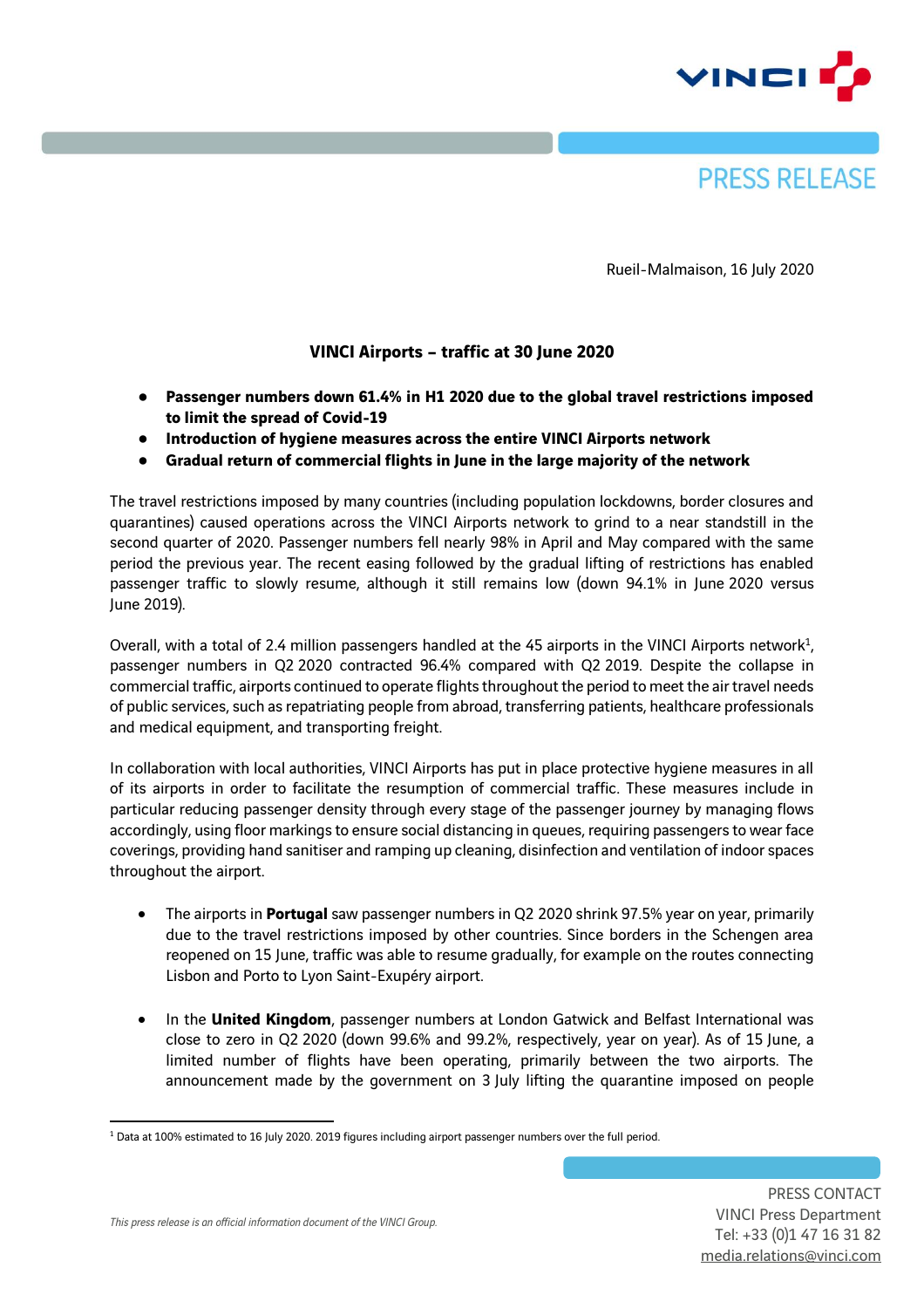



entering the UK from around 50 countries should lead to a more substantial recovery of passenger traffic.

On 15 July 2020, Standard & Poor's completed a review of Gatwick Funding Limited's Class A debt following which it maintained its investment grade rating of BBB but assigned it CreditWatch negative from Outlook negative<sup>2</sup>. On 24 June 2020, Moody's affirmed Gatwick Funding Limited's rating at Baa1, but revised the Outlook from stable to negative. On 30 April 2020, Fitch Ratings affirmed Gatwick Funding Limited's BBB+ rating, but revised the Outlook from stable to negative.

- In **Japan**, passenger numbers in Q2 2020 fell 93.5% year on year across the three Kansai airports. It was hit hard by the foreign travel restrictions, in particular with China, and the advice from the Japanese government to avoid all but essential domestic travel. The easing of these measures from 19 June meant domestic travel was able to resume, leading to falls in June passenger numbers at Osaka-Itami and Kobe of 75.9% and 80.6%, respectively.
- In Chile, traffic at Santiago airport remained very low throughout the 2<sup>nd</sup> quarter (down 95.1% year on year) due to the closure of the country's borders and its concerning health situation.
- In **France**, passenger numbers were close to zero in April and May (down 99.9% on 2019). The end of travel restrictions meant domestic flights were able to resume on 2 June in Toulon (with Paris Charles de Gaulle), 8 June in Lyon, Nantes (Saint-Exupéry—Nantes Atlantique), and Clermont-Ferrand (with Paris Charles de Gaulle), and 15 June in Rennes (to and from Lyon Saint-Exupéry). International flights resumed on 15 June from Lyon and Nantes, as borders with several countries reopened in the Schengen area. Nevertheless, traffic in June still remained very low (down 96.5%).
- In **Cambodia**, foreign travel restrictions due to the pandemic were behind the near complete eradication of traffic during the quarter (down 97.7% year on year). There was no change to the situation in June.
- In the **United States**, domestic flights resumed in June, which accounts for the relatively moderate drop in passenger numbers at Orlando-Sanford airport (down 78.8% in Q2 and down just 60.2% in June).
- In **Brazil**, Salvador airport saw passenger traffic sink 91.4% in Q2 2020, sustained somewhat essentially by domestic flights. The announcement by the airline GOL that it would implement a base in Salvador with optimised connections is expected to support the recovery of passenger numbers forecast for Q3 2020.

 $\ddot{\phantom{a}}$ <sup>2</sup> Refer to the London Stock Exchange press release of 15 July 2020, available on the following link: <https://www.londonstockexchange.com/news-article/79IU/credit-rating-update/14615439>

*This press release is an official information document of the VINCI Group.*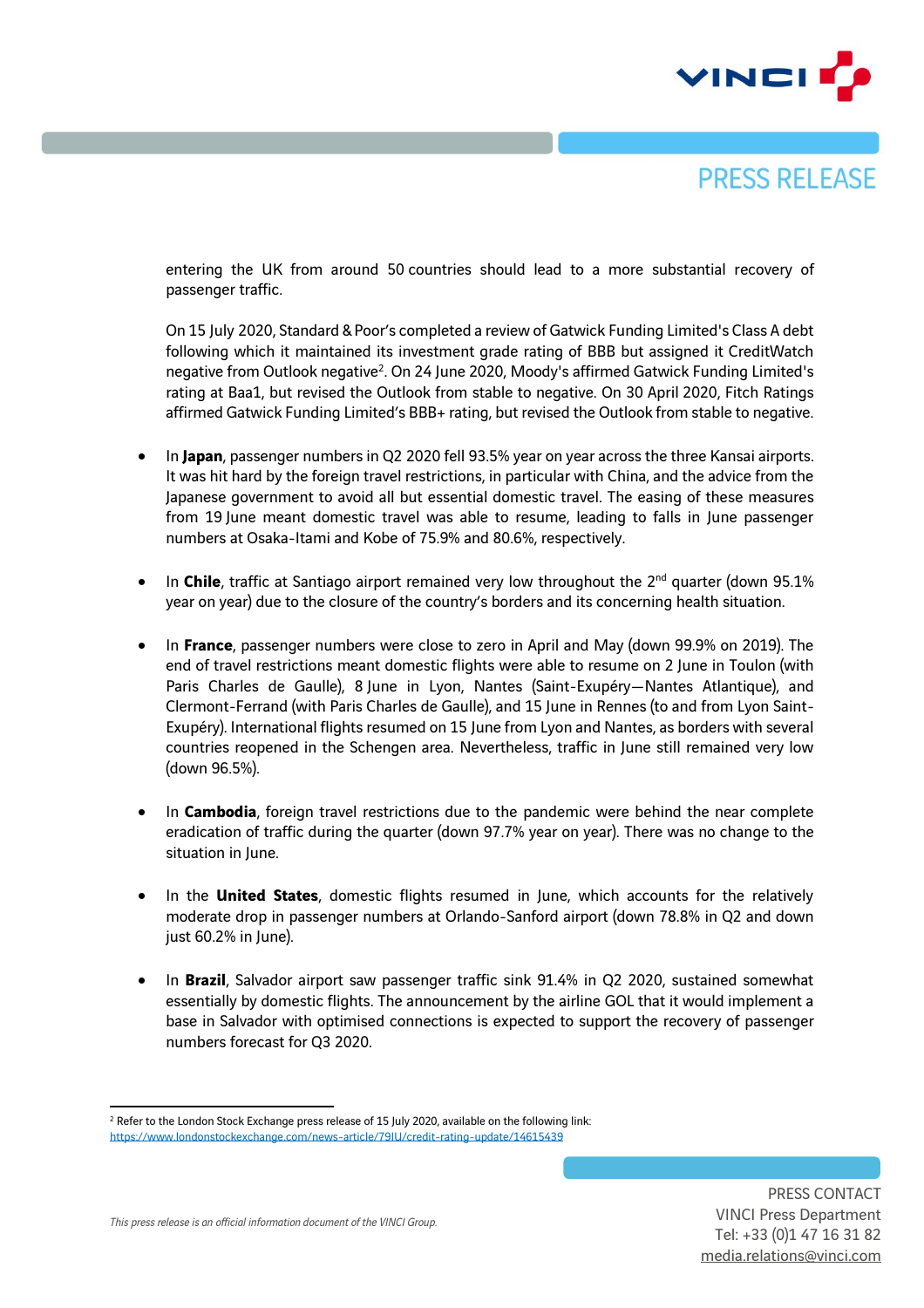



- In **Serbia**, passenger traffic at Belgrade airport for the quarter fell 94.6% in Q2 2020. The recent announcement by the airline Wizz Air that it would base a third plane at Belgrade flying a dozen new routes, including to and from Lisbon, confirms the appeal of the Serbian capital and is expected to support the recovery that began in late May (down 88.5% in June, compared with June 2019).
- In the **Dominican Republic**, the border closures in place until July heavily impacted traffic, which was close to zero in Q2 (down 98.2%). The resumption of commercial flights on 1 July marked the start of a gradual return to operations.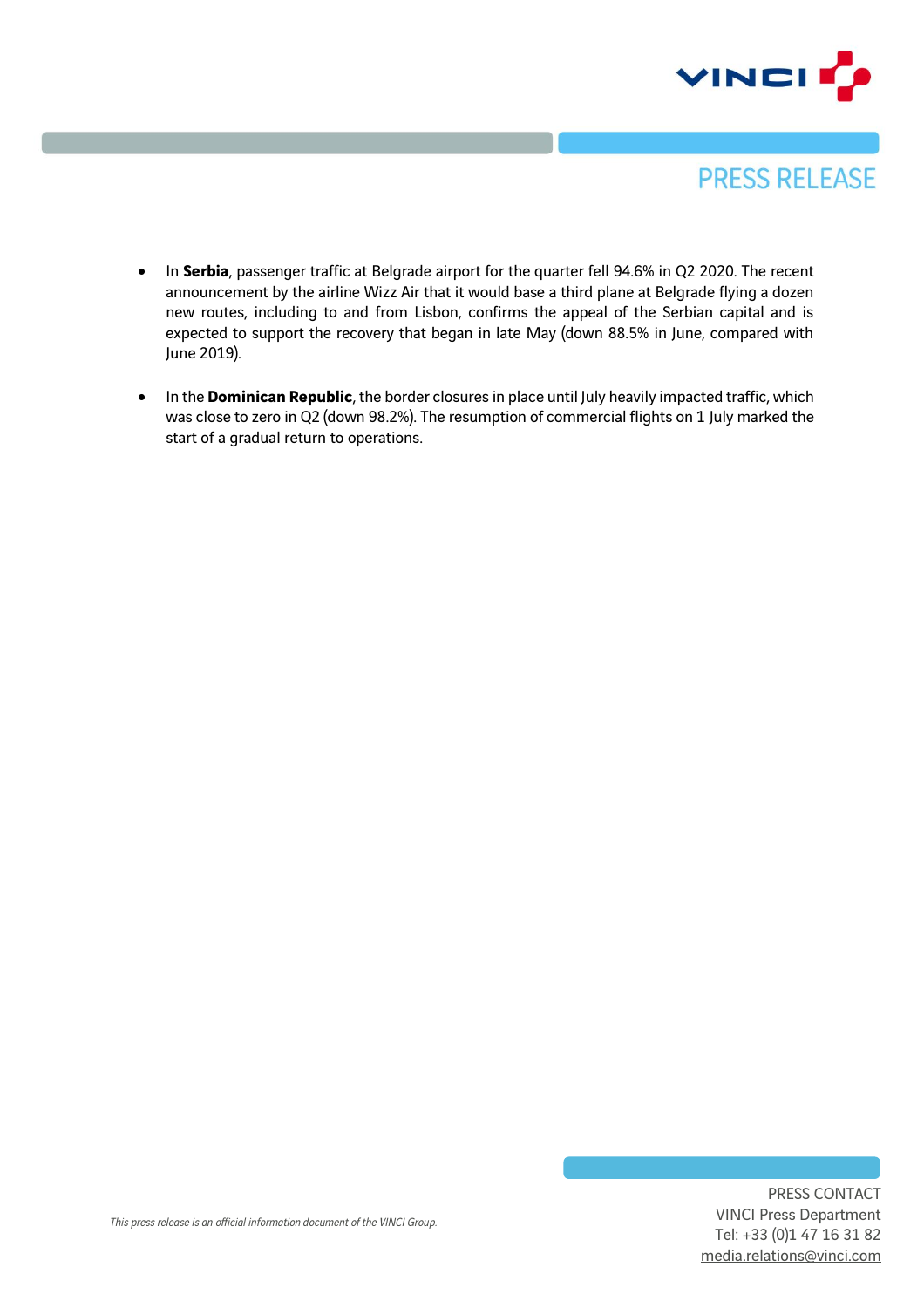



#### **About VINCI Airports**

VINCI Airports, as the leading private airport operator in the world, manages the development and operation of 45 airports located in Brazil, Cambodia, Chile, Costa Rica, the Dominican Republic, France, Japan, Portugal, Serbia, Sweden, the United Kingdom and the United States. Served by more than 250 airlines, VINCI Airports' network handled 255 million passengers in 2019. Through its expertise as a comprehensive integrator, VINCI Airports develops, finances, builds and operates airports, leveraging its investment capability and know-how to optimise the management and performance of existing airport infrastructure, facility extensions and modernisation projects. In 2019, its annual revenue for managed activities amounted to €4.9 billion, for a consolidated revenue of €2.6 billion. [www.vinci-airports.com](http://www.vinci-airports.com/)

#### **About VINCI**

VINCI is a global player in concessions and contracting, employing 222,000 people in some 100 countries. We design, finance, build and operate infrastructure and facilities that help improve daily life and mobility for all. Because we believe in all-round performance, above and beyond economic and financial results, we are committed to operating in an environmentally and socially responsible manner. And because our projects are in the public interest, we consider that reaching out to all our stakeholders and engaging in dialogue with them is essential in the conduct of our business activities. VINCI's goal is to build long-term value in this way for its customers, shareholders, employees and partners, and for society at large[. www.vinci.com](http://www.vinci.com/)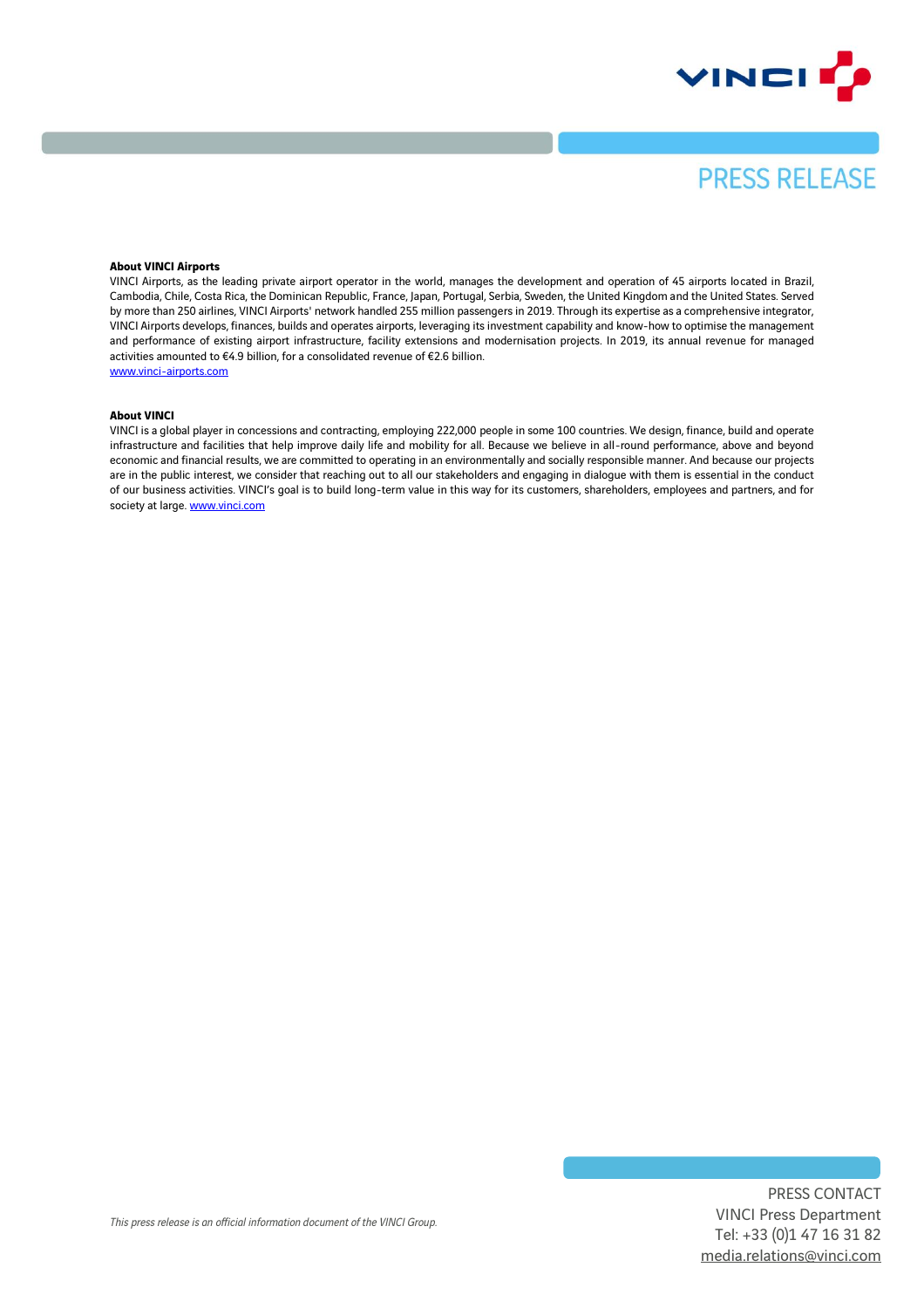



### **Appendix – Passenger traffic and commercial aircraft movements at 30 June 2020**

### **I. Passenger numbers by airport**

| In thousands of passengers                    | <b>VINCI</b><br><b>Airports</b><br>share (%) | Q2 2020      | Q2 2020/<br>Q2 2019<br>change<br>$(\%)$ | H1 2020 | H1 2020/<br>H1 2019<br>change<br>$(\%)$ | <b>Rolling</b><br>12-month<br>period | Year on<br>year<br>change<br>$(\%)$ |
|-----------------------------------------------|----------------------------------------------|--------------|-----------------------------------------|---------|-----------------------------------------|--------------------------------------|-------------------------------------|
| Portugal (ANA) of which                       |                                              |              |                                         |         |                                         |                                      |                                     |
| Lisbon (LIS)                                  | 100                                          | 243          | $-97.1%$                                | 5,651   | $-61.3%$                                | 22,212                               | $-25.8%$                            |
| Porto (OPO)                                   | 100                                          | 87           | $-97.5%$                                | 2,285   | $-62.9%$                                | 9,237                                | $-26.1%$                            |
| Faro (FAO)                                    | 100                                          | 36           | $-98.8%$                                | 798     | $-79.9%$                                | 5,834                                | $-34.7%$                            |
| Madeira                                       | 100                                          | 11           | $-98.8%$                                | 624     | $-61.7%$                                | 2,363                                | $-30.1%$                            |
| <b>Azores</b>                                 | 100                                          | 31           | $-95.5%$                                | 374     | $-65.7%$                                | 1,745                                | $-27.4%$                            |
| <b>TOTAL</b>                                  |                                              | 409          | $-97.5%$                                | 9,734   | $-64.6%$                                | 41,392                               | $-27.6%$                            |
| <b>United Kingdom</b>                         |                                              |              |                                         |         |                                         |                                      |                                     |
| Gatwick (LGW)                                 | 50                                           | 45           | $-99.6%$                                | 7,545   | $-66.0%$                                | 31,892                               | $-31.6%$                            |
| Belfast (BFS)                                 | 100                                          | 15           | $-99.2%$                                | 1,031   | $-66.8%$                                | 4,209                                | $-35.5%$                            |
| <b>TOTAL</b>                                  |                                              | 60           | $-99.6%$                                | 8,576   | $-66.1%$                                | 36,101                               | $-32.1%$                            |
| Japan (Kansai Airports)                       |                                              |              |                                         |         |                                         |                                      |                                     |
| Kansai (KIX)                                  | 40                                           | 174          | $-97.9%$                                | 4,994   | $-69.0%$                                | 20,767                               | $-31.0%$                            |
| Itami (ITM)                                   | 40                                           | 565          | $-86.1%$                                | 3,709   | $-53.1%$                                | 12,333                               | $-25.1%$                            |
| Kobé (UKB)                                    | 40                                           | 103          | $-86.9%$                                | 814     | $-48.3%$                                | 2,604                                | $-18.7%$                            |
| <b>TOTAL</b>                                  |                                              | 843          | $-93.5%$                                | 9,516   | $-62.8%$                                | 35,704                               | $-28.3%$                            |
| <b>Chile (Nuevo Pudahuel)</b>                 |                                              |              |                                         |         |                                         |                                      |                                     |
| Santiago (SCL)                                | 40                                           | 273          | $-95.1%$                                | 6,388   | $-49.2%$                                | 18,447                               | $-25.1%$                            |
| <b>TOTAL</b>                                  |                                              | 273          | $-95.1%$                                | 6,388   | $-49.2%$                                | 18,447                               | $-25.1%$                            |
| <b>France</b>                                 |                                              |              |                                         |         |                                         |                                      |                                     |
| Lyon-Saint Exupéry (LYS) & Lyon-Bron<br>(LYN) | 31                                           | 34           | $-98.9%$                                | 2,068   | $-63.7%$                                | 8,127                                | $-29.3%$                            |
| Nantes Atlantique (NTE)                       | 85                                           | 28           | $-98.7%$                                | 1,153   | $-65.7%$                                | 5,015                                | $-25.3%$                            |
| Saint-Nazaire Montoir (SNR)                   | 85                                           | $\mathbf{1}$ | $-86.3%$                                | 6       | $-49.4%$                                | 14                                   | $-32.7%$                            |
| Rennes Bretagne (RNS)                         | 49                                           | $\mathbf{1}$ | $-99.7%$                                | 111     | $-73.5%$                                | 544                                  | $-38.9%$                            |
| Dinard Bretagne (DNR)                         | 49                                           | $\mathbf{0}$ | $-100.0\%$                              | 10      | $-77.3%$                                | 62                                   | $-40.3%$                            |
| Grenoble Alpes Isère (GNB)                    | 100                                          | $\mathbf{0}$ | $-99.8%$                                | 204     | $-22.0%$                                | 250                                  | $-20.7%$                            |
| Chambéry Savoie Mont Blanc (CMF)              | 100                                          | $\mathbf{0}$ | $-99.3%$                                | 104     | $-42.8%$                                | 127                                  | $-39.1%$                            |
| Toulon Hyères (TLN)                           | 100                                          | 9            | $-93.9%$                                | 72      | $-71.6%$                                | 326                                  | $-43.4%$                            |
| <b>Clermont Ferrand Auvergne (CFE)</b>        | 100                                          | $\mathbf{1}$ | $-98.9%$                                | 77      | $-64.6%$                                | 292                                  | $-33.0%$                            |
| <b>TOTAL</b>                                  |                                              | 74           | $-98.7%$                                | 3,805   | $-63.6%$                                | 14,756                               | $-28.9%$                            |

*This press release is an official information document of the VINCI Group.*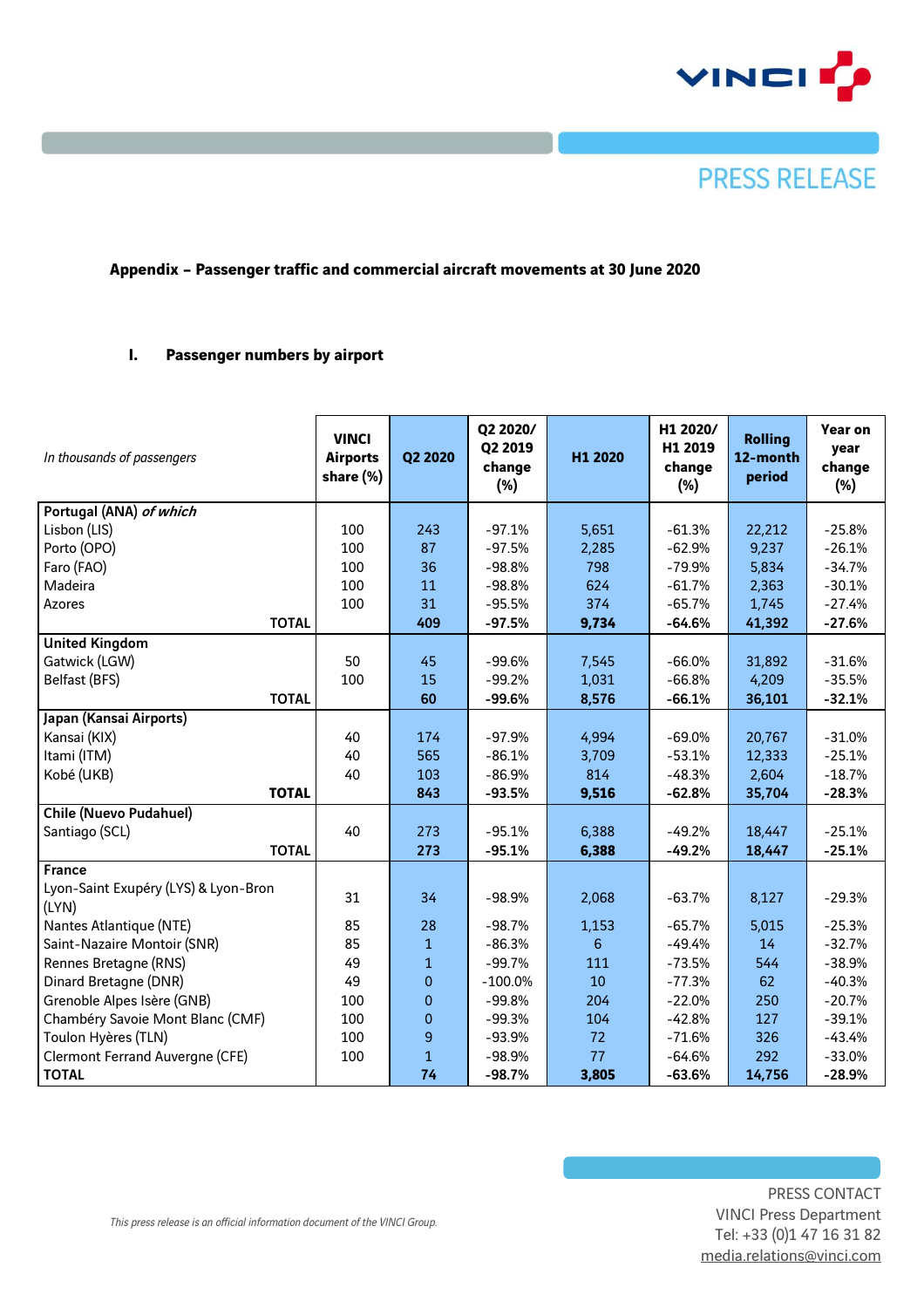

# **PRESS RELEASE**

| In thousands of passengers            | <b>VINCI</b><br><b>Airports</b><br>share (%) | Q2 2020      | Q2 2020/<br>Q2 2019<br>change<br>$(\%)$ | H1 2020 | H1 2020/<br>H1 2019<br>change<br>$(\%)$ | <b>Rolling</b><br>12-month<br>period | Year on<br>year<br>change<br>$(\%)$ |
|---------------------------------------|----------------------------------------------|--------------|-----------------------------------------|---------|-----------------------------------------|--------------------------------------|-------------------------------------|
| Cambodia (Cambodia Airports)          |                                              |              |                                         |         |                                         |                                      |                                     |
| Phnom Penh (PNH)                      | 70                                           | 57           | $-96.0%$                                | 1,144   | $-62.2%$                                | 4,149                                | $-28.8%$                            |
| Siem Reap (REP)                       | 70                                           | $\mathbf{0}$ | $-100.0\%$                              | 618     | $-72.3%$                                | 2,317                                | $-46.9%$                            |
| Sihanoukville (KOS)                   | 70                                           | 8            | $-98.3%$                                | 188     | $-75.1%$                                | 1,113                                | $-4.3%$                             |
| <b>TOTAL</b>                          |                                              | 65           | $-97.7%$                                | 1,950   | $-67.5%$                                | 7,579                                | $-33.3%$                            |
| United States of America of which     |                                              |              |                                         |         |                                         |                                      |                                     |
| Orlando-Sanford (SFB)                 | 100                                          | 199          | $-78.8%$                                | 850     | $-50.2%$                                | 2,431                                | $-23.5%$                            |
| Hollywood Burbank (BUR)               | $MC*$                                        | 176          | $-88.1%$                                | 1,224   | $-54.5%$                                | 4,443                                | $-18.5%$                            |
| Atlantic City (ACY)                   | $MC*$                                        | 32           | $-88.8%$                                | 301     | $-50.3%$                                | 831                                  | $-29.7%$                            |
| <b>TOTAL</b>                          |                                              | 407          | $-85.0%$                                | 2,374   | $-52.5%$                                | 7,705                                | $-21.5%$                            |
| <b>Brazil</b>                         |                                              |              |                                         |         |                                         |                                      |                                     |
| Salvador (SSA)                        | 100                                          | 130          | $-91.4%$                                | 2,144   | $-42.5%$                                | 6,198                                | $-21.4%$                            |
| <b>TOTAL</b>                          |                                              | 130          | $-91.4%$                                | 2,144   | $-42.5%$                                | 6,198                                | $-21.4%$                            |
| <b>Serbia</b>                         |                                              |              |                                         |         |                                         |                                      |                                     |
| Belgrade (BEG)                        | 100                                          | 85           | $-94.6%$                                | 1,008   | $-61.4%$                                | 4,556                                | $-21.3%$                            |
| <b>TOTAL</b>                          |                                              | 85           | $-94.6%$                                | 1,008   | $-61.4%$                                | 4,556                                | $-21.3%$                            |
| Dominican Republic (Aerodom) of which |                                              |              |                                         |         |                                         |                                      |                                     |
| Saint-Domingue (SDQ)                  | 100                                          | 22           | $-98.0%$                                | 1,029   | $-51.8%$                                | 3,411                                | $-17.5%$                            |
| Puerto Plata (POP)                    | 100                                          | $\mathbf 0$  | $-99.8%$                                | 287     | $-47.4%$                                | 604                                  | $-31.8%$                            |
| Samana (AZS)                          | 100                                          | 0            | $-99.9%$                                | 55      | $-47.2%$                                | 121                                  | $-30.6%$                            |
| La Isabela (JBQ)                      | 100                                          | $\mathbf{1}$ | $-93.0%$                                | 19      | $-50.7%$                                | 64                                   | $-6.0%$                             |
| <b>TOTAL</b>                          |                                              | 24           | $-98.2%$                                | 1,390   | $-50.7%$                                | 4,200                                | $-20.2%$                            |
| Sweden                                |                                              |              |                                         |         |                                         |                                      |                                     |
| Stockholm Skavsta (NYO)               | 90                                           | 14           | $-97.9%$                                | 358     | $-66.3%$                                | 1,572                                | $-29.2%$                            |
| <b>TOTAL</b>                          |                                              | 14           | $-97.9%$                                | 358     | $-66.3%$                                | 1,572                                | $-29.2%$                            |
| <b>Costa Rica</b>                     |                                              |              |                                         |         |                                         |                                      |                                     |
| Liberia (LIR)                         | 45                                           | $\pmb{0}$    | $-100.0\%$                              | 428     | $-42.1%$                                | 913                                  | $-22.8%$                            |
| <b>TOTAL</b>                          |                                              | $\mathbf 0$  | $-100.0\%$                              | 428     | $-42.1%$                                | 913                                  | $-22.8%$                            |
| $*MC \cdot M$                         |                                              |              |                                         |         |                                         |                                      |                                     |

\*MC : Management Contract

| <b>Total VINCI</b><br>Airports | ו ההי<br>387 | -96.4% | <b>ATA</b><br>. וס, | $-61.4%$ | 170 199<br><b>J.IA</b> | $-28.1%$ |
|--------------------------------|--------------|--------|---------------------|----------|------------------------|----------|
|--------------------------------|--------------|--------|---------------------|----------|------------------------|----------|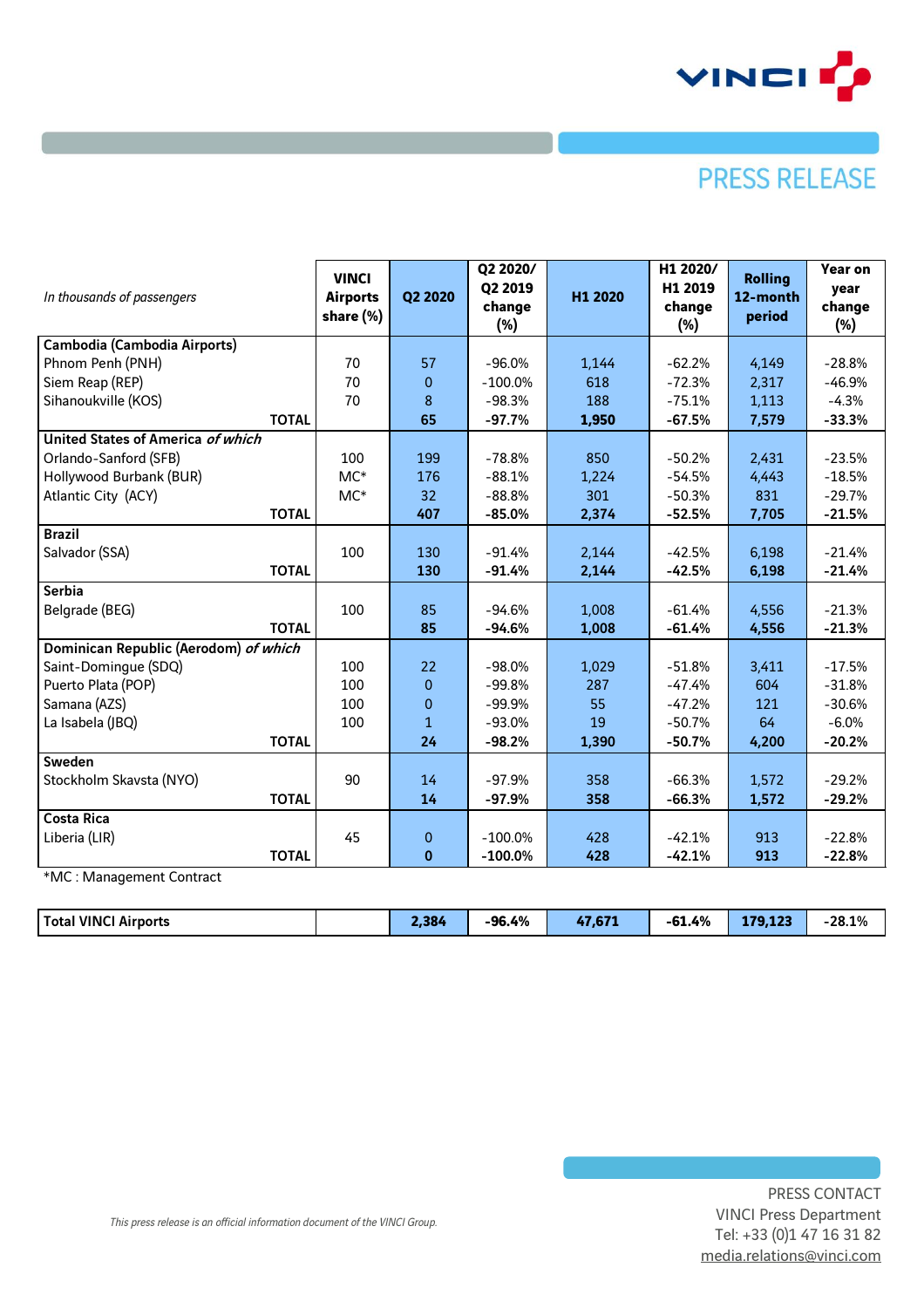

## **PRESS RELEASE**

#### **II. Commercial movements by airports**

|                                        |                 |         | Q <sub>2</sub> |         |                     |                |                |
|----------------------------------------|-----------------|---------|----------------|---------|---------------------|----------------|----------------|
|                                        | <b>VINCI</b>    |         | 2020/          |         | H1 2020/<br>H1 2019 | <b>Rolling</b> | <b>Year on</b> |
| Commercial flights (ATM)               | <b>Airports</b> | Q2 2020 | Q2 2019        | H1 2020 | change              | 12-month       | year<br>change |
|                                        | share (%)       |         | change         |         | $(\%)$              | period         | $(\%)$         |
|                                        |                 |         | $(\%)$         |         |                     |                |                |
| Portugal (ANA) incl.                   |                 |         |                |         |                     |                |                |
| Lisbon (LIS)                           | 100             | 3,529   | $-93.8%$       | 46,005  | $-55.9%$            | 159.379        | $-26.2%$       |
| Porto (OPO)                            | 100             | 1,722   | $-93.2%$       | 19,955  | $-56.2%$            | 70,888         | $-24.7%$       |
| Faro (FAO)                             | 100             | 616     | $-96.8%$       | 6,344   | $-76.0%$            | 38,706         | $-34.3%$       |
| Madeira                                | 100             | 544     | $-92.0%$       | 5,593   | $-56.3%$            | 18,865         | $-29.3%$       |
| Azores                                 | 100             | 1,957   | $-76.1%$       | 6,711   | $-50.8%$            | 22,553         | $-22.5%$       |
| <b>TOTAL</b>                           |                 | 8,382   | $-92.8%$       | 84,640  | $-58.3%$            | 310,481        | $-26.9%$       |
| <b>United Kingdom</b>                  |                 |         |                |         |                     |                |                |
| London Gatwick (LGW)                   | 50              | 670     | $-99.1%$       | 50,800  | $-62.9%$            | 194,543        | $-31.2%$       |
| <b>Belfast (BFS)</b>                   | 100             | 2,079   | $-84.5%$       | 11,055  | $-55.4%$            | 35,453         | $-30.3%$       |
| <b>TOTAL</b>                           |                 | 2,749   | $-96.9%$       | 61,855  | $-61.7%$            | 229,996        | $-31.1%$       |
| Japon (Kansai Airports)                |                 |         |                |         |                     |                |                |
| Kansai (KIX)                           | 40              | 11,832  | $-77.4%$       | 51,019  | $-50.1%$            | 155,466        | $-19.9%$       |
| Itami (ITM)                            | 40              | 13,632  | $-60.6%$       | 46,525  | $-32.1%$            | 116,482        | $-15.9%$       |
| Kobé (UKB)                             | 40              | 3,844   | $-48.9%$       | 12,381  | $-15.3%$            | 29,149         | $-2.5%$        |
| <b>TOTAL</b>                           |                 | 29,308  | $-69.0%$       | 109,925 | $-40.7%$            | 301,097        | $-16.9%$       |
| <b>Chile (Nuevo Pudahuel)</b>          |                 |         |                |         |                     |                |                |
| Santiago (SCL)                         | 40              | 3,371   | $-90.7%$       | 42,483  | $-47.4%$            | 118,957        | $-25.0%$       |
| <b>TOTAL</b>                           |                 | 3,371   | $-90.7%$       | 42,483  | $-47.4%$            | 118,957        | $-25.0%$       |
| <b>France</b>                          |                 |         |                |         |                     |                |                |
| Lyon-Saint Exupéry (LYS) & Lyon-Bron   |                 |         |                |         |                     |                |                |
| (LYN)                                  | 31              | 2,248   | $-93.1%$       | 26,094  | $-57.5%$            | 87,078         | $-30.0%$       |
| Nantes Atlantique (NTE)                | 85              | 542     | $-97.1%$       | 11,483  | $-62.6%$            | 43,960         | $-28.7%$       |
| Saint-Nazaire Montoir (SNR)            | 85              | 112     | $-75.8%$       | 586     | $-36.3%$            | 1,317          | $-23.0%$       |
| Rennes Bretagne (RNS)                  | 49              | 75      | $-98.0%$       | 1,884   | $-71.9%$            | 8,381          | $-38.3%$       |
| Dinard Bretagne (DNR)                  | 49              | 82      | $-77.8%$       | 201     | $-61.9%$            | 934            | $-30.8%$       |
| Grenoble Alpes Isère (GNB)             | 100             | 52      | $-87.3%$       | 2,530   | $-17.2%$            | 3,346          | $-15.1%$       |
| Chambéry Savoie Mont Blanc (CMF)       | 100             | 213     | $-74.2%$       | 3,885   | $-25.7%$            | 5,511          | $-19.4%$       |
| Toulon Hyères (TLN)                    | 100             | 601     | $-81.6%$       | 1,851   | $-62.2%$            | 8,069          | $-28.8%$       |
| <b>Clermont Ferrand Auvergne (CFE)</b> | 100             | 262     | $-89.6%$       | 2,100   | $-56.1%$            | 6,453          | $-32.8%$       |
| <b>TOTAL</b>                           |                 | 4,187   | $-93.3%$       | 50,614  | $-57.2%$            | 165,049        | $-29.6%$       |

PRESS CONTACT VINCI Press Department Tel: +33 (0)1 47 16 31 82 [media.relations@vinci.com](mailto:maxence.naouri@vinci.com)

*This press release is an official information document of the VINCI Group.*